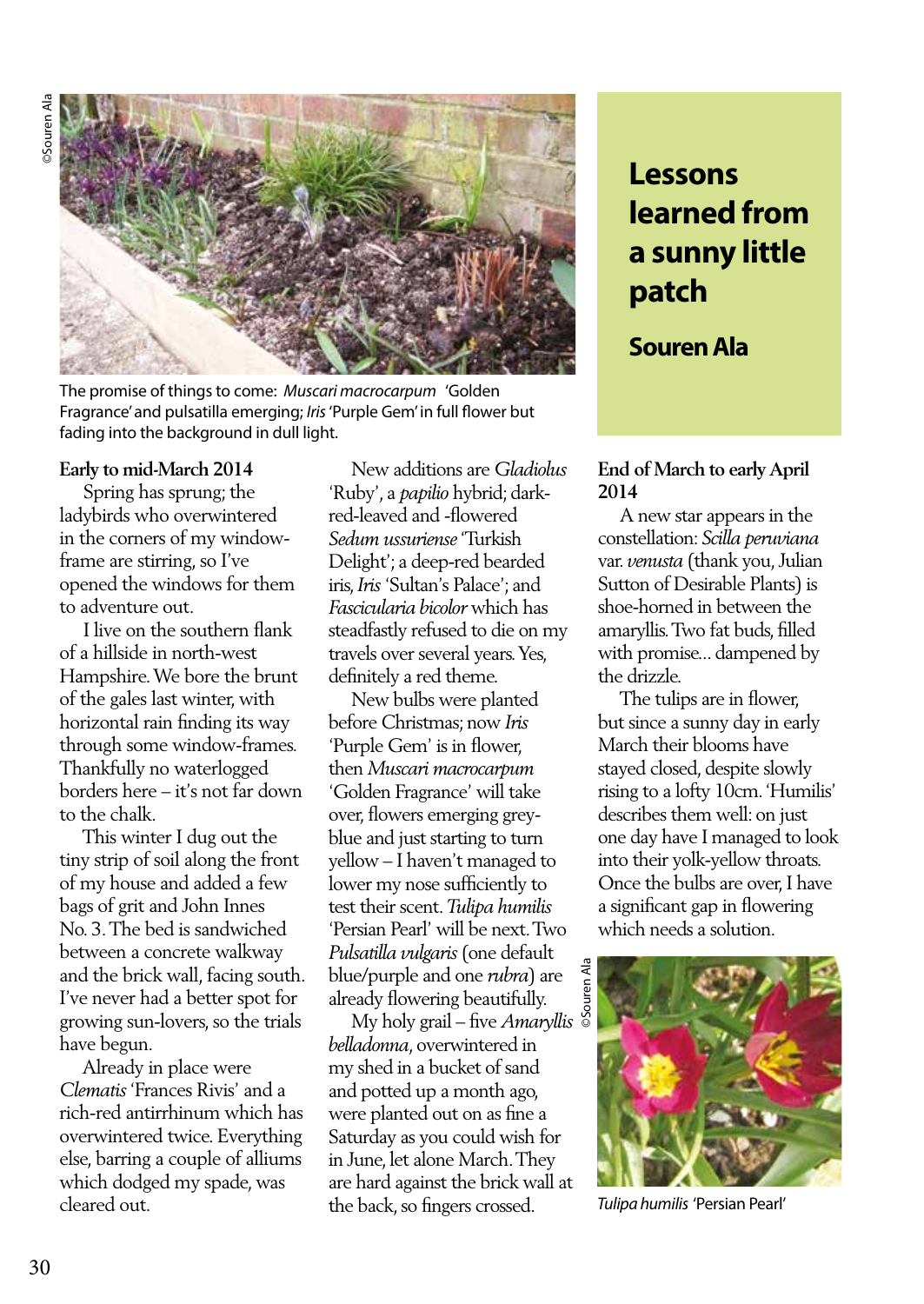

*Sedum ussuriense* 'Turkish Delight' with *Tritelia laxa '*Koningin Fabiola' and *Dianthus* 'Devon Arctic Star'

#### **Late June to August 2014**

 A spankingly hot June and things have moved on: new, glaucous gladioli stems are appearing some distance from the main clump, as I had been warned. I'm happy for this to continue for now. The scillas have finished flowering but are still a green presence, putting my amaryllis to shame as they slowly rot away. I have discovered that adding grit to a heavy, clayey soil does not necessarily produce good drainage – I now have a good, moisture-retentive soil, which I can only conclude is unsuitable for my cherished amaryllis. I will have to try again.

 The old red antirrhinum is flowering above its small offspring; the dianthus are flowering prettily, as is *Tritelia laxa* 'Koningin Fabiola', who seems happy in my clay-overchalk. *Daucus carota* 'Black Knight' is budding up, and *S. u.* 'Turkish Delight' is extending greeny-purple stems. A new addition, *Clematis* 'Rouge



*Gladiolus* 'Ruby' *Clematis* 'Frances Rivis'

Cardinal', on a post with chicken wire, has been chewed (I don't think it's slugs as the bite marks are so small) but has managed a couple of very beautiful, damaged flowers.

 Very new *Penstemon* 'Raven' is about to flower; *I.* 'Sultan's Palace's leaves are starting to brown without having flowered this year. The dreaded *Centaurea montana* I thought I'd removed many times keeps pushing up new leaves. And the fascicularia just sits there.

 Early August, and temperatures are just beginning to drop as heavy rain showers become more common. The amaryllis have all given up the ghost. The wild carrots are big and a muddy pinky brown colour, not at all what you'd expect from their name. Allegedly they are wonderful as a foil in the vase, but in this little border they have not helped the mix.

 The dianthus have remained microscopic. The sedum is elongating prettily.

# **Autumn to winter 2014**

 *Penstemon* 'Raven' is flowering on Christmas Day. I think its form so much better than 'Garnet': I hate to say anything negative about a plant which works its socks off, but in fertile soil 'Garnet' sprawls while 'Raven' stays upright. The charms of *S. u.*'Turkish Delight' are slightly undone by the excessive length of its stems; though small, perhaps it is a candidate for the Chelsea chop.

 The amaryllis I had thought lost have all sprouted healthy green leaves! They must need more time to establish.

 *I.* 'Purple Gem' is in bloom on 25<sup>th</sup> February; not a bad record, no more than two months without flower. Amaryllis and scilla foliage has persisted through the winter. Cats are deterred using various trowels and forks, stuck into the ground with fear lest I carve up little bulbs.

#### **Early March 2015**

 Trusty pulsatillas emerge looking like little bunny ears.